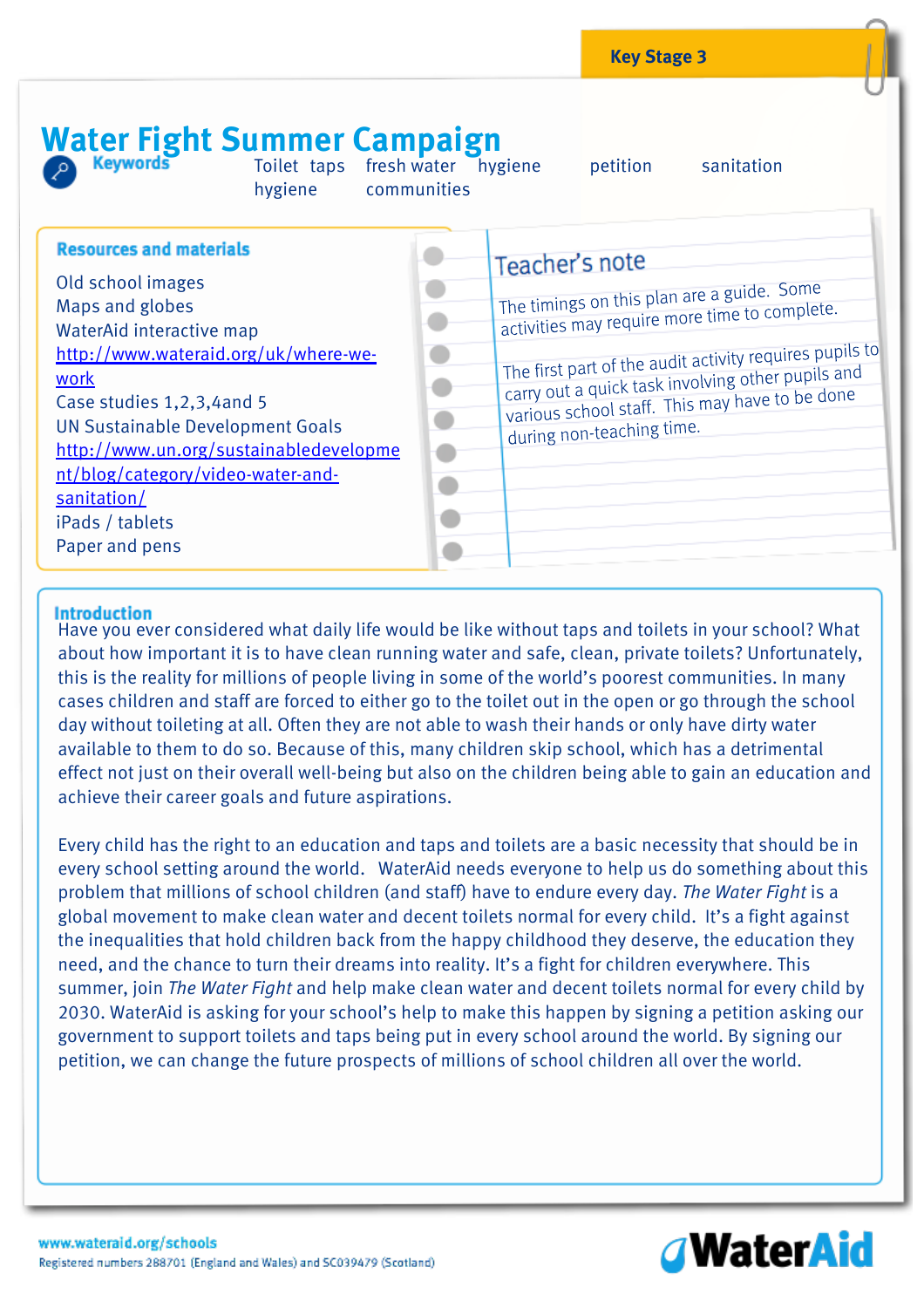### **Curriculum links**

Geography - Build on their knowledge of globes, maps and atlases and apply and develop this knowledge routinely in the classroom and in the field

Mathematics - Begin to model situations mathematically and express the results using a range of formal mathematical representations

Citizenship - Develop an interest in, and commitment to, participation in forms of responsible activity, that they will take with them into adulthood

# **Aims and outcomes**

This plan intends to make pupils aware of the fact that not all schools around the world have decent toilets and clean running water. It encourages pupils to realise just how crucial it is for schools to have decent toilets and taps with clean running water.

The pupils will interview an elderly person to gain some insight into what their toilet and handwashing facilities were like when they were at school. They will then compare their findings with their own experience of having/using the toilet and handwashing facilities at school, highlighting any similarities or differences.

The case studies give an insight into what the current toilet and handwashing facilities are like in schools in some of the poorest communities around the world. Pupils will then have the opportunity to understand the difficulties and obstacles pupils and staff endure on a daily basis. Pupils will get involved in campaigning for decent toilets and taps in all schools everywhere.

www.wateraid.org/schools

 $\frac{1}{2}$ 

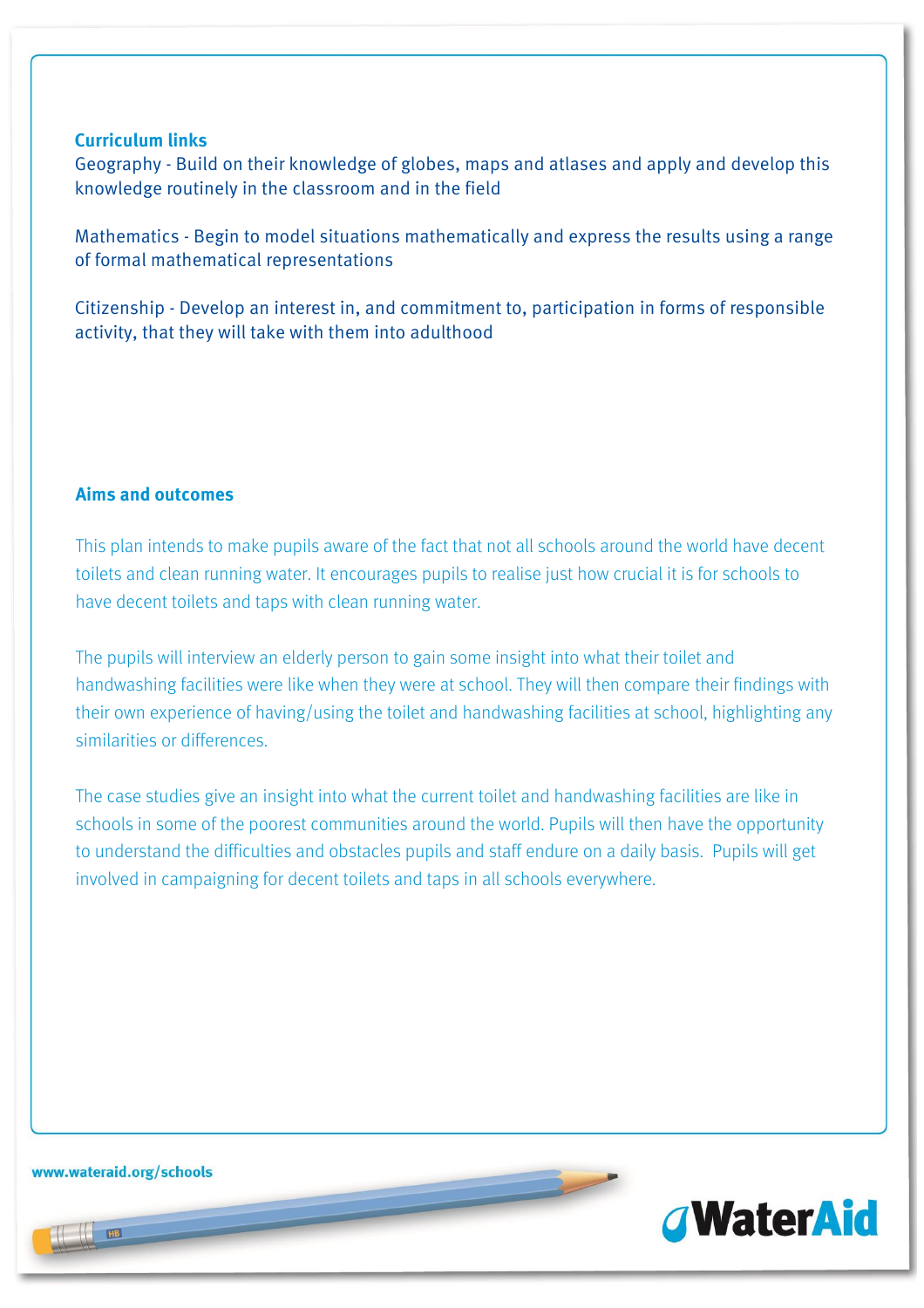| <b>Lesson Plan</b>                                           |                                                                                                                                                                                                                                                                                                                                                                                                                                                                                                                                                                                                                                                                                                                                                                                                                                                                                                                                                                                                                                                                                                                                                                                                                                                                                                                                                                                                                                                                                                                                                                                                                                                    |                   |                                                                                                                   |
|--------------------------------------------------------------|----------------------------------------------------------------------------------------------------------------------------------------------------------------------------------------------------------------------------------------------------------------------------------------------------------------------------------------------------------------------------------------------------------------------------------------------------------------------------------------------------------------------------------------------------------------------------------------------------------------------------------------------------------------------------------------------------------------------------------------------------------------------------------------------------------------------------------------------------------------------------------------------------------------------------------------------------------------------------------------------------------------------------------------------------------------------------------------------------------------------------------------------------------------------------------------------------------------------------------------------------------------------------------------------------------------------------------------------------------------------------------------------------------------------------------------------------------------------------------------------------------------------------------------------------------------------------------------------------------------------------------------------------|-------------------|-------------------------------------------------------------------------------------------------------------------|
| <b>Key Question</b>                                          | <b>Activity</b>                                                                                                                                                                                                                                                                                                                                                                                                                                                                                                                                                                                                                                                                                                                                                                                                                                                                                                                                                                                                                                                                                                                                                                                                                                                                                                                                                                                                                                                                                                                                                                                                                                    | <b>Resource</b>   | <b>Timing</b>                                                                                                     |
| Do you have<br>enough toilets<br>and taps at your<br>school? | Allow pupils 2 minutes to think carefully about<br>the one thing they cannot live without in school.<br>Gather answers and scribe on the board. Then<br>prioritise the list as a class. If toilets and taps are<br>not at the top of the list, ask whether they think<br>that what they have put at the top of the list is<br>more important and why.<br>Continue with a brief discussion about where the<br>taps and toilets are in school. Explain to the<br>pupils that they are going to be carrying out an<br>audit where they count up how many taps and<br>toilets there are in their school and gather<br>thoughts about the Importance of these facilities.<br>Delegate the different audit tasks to small<br>groups.<br>Audit task 1: Count the total number of taps in<br>the building. The results should be recorded in<br>the form of a tally chart. Photographs should be<br>taken if possible.<br>Audit task 2: Count the total number of toilets<br>including adult and pupil's facilities. The results<br>should be recorded in the form of a tally chart.<br>Photographs should be taken if possible.<br>Task 3: Ask different people how important<br>having taps with clean running water is in school<br>on a scale of 1 to 5, with 1 being less important<br>and 5 being highly important and then ask why.<br>Remind pupils not to disturb people who are<br>busy. You could pre-arrange people for the pupils<br>to speak to such as a member of kitchen staff, a<br>child, a teacher, the caretaker, head teacher or<br>deputy. The pupils must record their answers<br>either in writing, with a voice recorder or they | Paper and<br>pens | Audit<br>task<br>pupils<br>can do<br>in their<br>time,<br>then<br>1 hour<br>for the<br>rest of<br>the<br>session. |

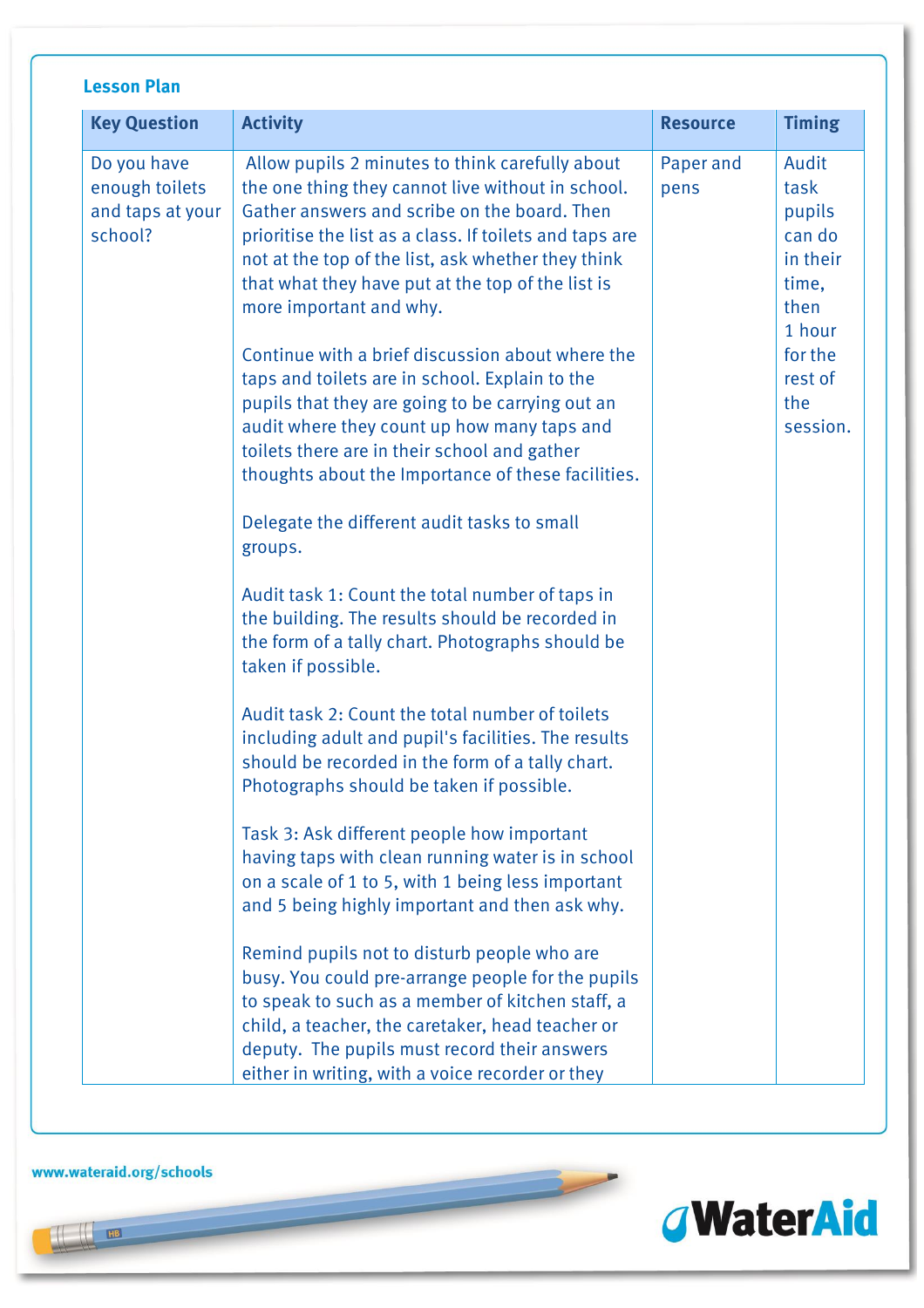|                                                                                                                                                                                                                                                                                                                                                                                                                                                                                                                                                                                                                                                                                                                                                     | <b>Resource</b>                                                                                                                                                                                                                                                                                                                                  | <b>Timing</b> |
|-----------------------------------------------------------------------------------------------------------------------------------------------------------------------------------------------------------------------------------------------------------------------------------------------------------------------------------------------------------------------------------------------------------------------------------------------------------------------------------------------------------------------------------------------------------------------------------------------------------------------------------------------------------------------------------------------------------------------------------------------------|--------------------------------------------------------------------------------------------------------------------------------------------------------------------------------------------------------------------------------------------------------------------------------------------------------------------------------------------------|---------------|
| could create a quick online survey. Pupils should<br>then present their results neatly on a big sheet of<br>Display the results in class visible for all the<br>pupils. Each group should talk through their<br>Using the results, pupils should create bar graphs<br>showing how many taps and toilets there are in<br>the entire school building(s). Then, a bar graph<br>to show the total number of children and staff<br>who currently attend the school. Finally, they<br>should work out the ratio of taps and toilets to<br>Ask pupils if they think they have enough toilets<br>and taps for the amount of people attending the<br>school. Is there ever a queue to use the toilets?<br>Are the toilets always in working order and clean? |                                                                                                                                                                                                                                                                                                                                                  |               |
| Pre task: Pupils use the internet to search for<br>images of either an old school toilet or a<br>photograph of their school building in the past. If<br>this is not possible, they could search for an<br>image of an old school building.<br>Ask the pupils if they know how old their school<br>is. Has their school been recently built or rebuilt?                                                                                                                                                                                                                                                                                                                                                                                              | Old school<br>images                                                                                                                                                                                                                                                                                                                             | 1 hour        |
|                                                                                                                                                                                                                                                                                                                                                                                                                                                                                                                                                                                                                                                                                                                                                     | Ask if any of the pupils managed to find a picture<br>of their school? Ask the children to look at their<br>photographs of the old building. Can they<br>imagine and describe what they think the school<br>toilets may have been like?<br>As a class, look at resource 1. Briefly highlight the<br>main features. School toilets would often be |               |

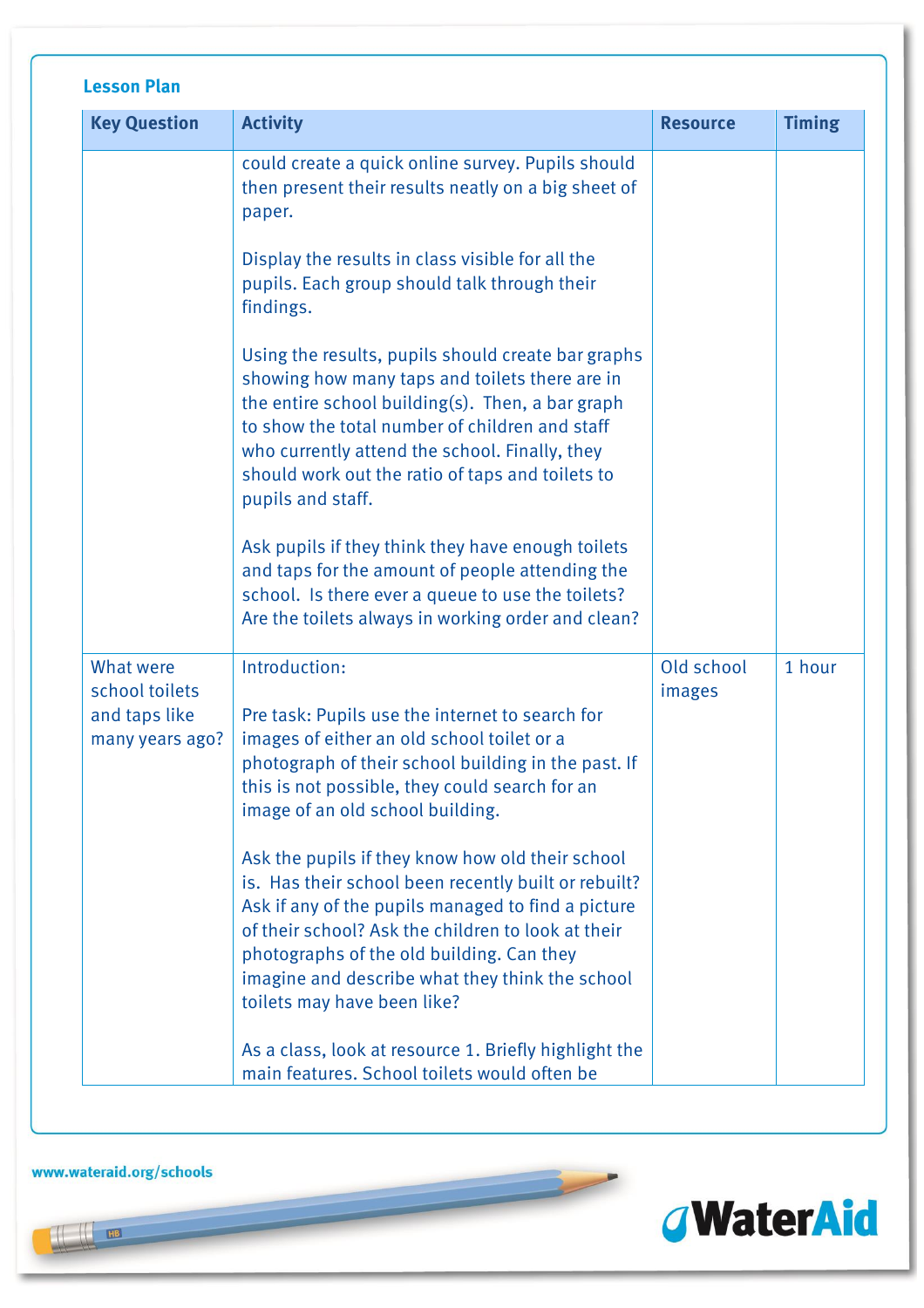| <b>Key Question</b> | <b>Activity</b>                                                                                                                                                                                                                                                                                                                                                | <b>Resource</b> | <b>Timing</b> |
|---------------------|----------------------------------------------------------------------------------------------------------------------------------------------------------------------------------------------------------------------------------------------------------------------------------------------------------------------------------------------------------------|-----------------|---------------|
|                     | separate to the main school building. Ask if they<br>think there was any heating in the toilet blocks? If<br>not what would have happened to the water<br>supply during winter? How might this cause<br>difficulties?                                                                                                                                          |                 |               |
|                     | Ask pupils to look at the photographs that they<br>have found and briefly compare the similarities<br>and differences to the toilets they have in their<br>school currently. Answers for the differences may<br>include: Cold, separate outdoor buildings,<br>differently designed etc. Similarities may include<br>- has a flush, a cistern, toilet seat etc. |                 |               |
|                     | <b>Main activity:</b>                                                                                                                                                                                                                                                                                                                                          |                 |               |
|                     | Explain to the pupils that they are going to<br>interview someone elderly for their homework, for<br>example their grandparents or a neighbour. They<br>are going to ask questions about what their toilet<br>facilities were like when they were at school.                                                                                                   |                 |               |
|                     | Pupils should use this part of the lesson to plan<br>their questions to find out as much as possible.                                                                                                                                                                                                                                                          |                 |               |
|                     | Examples could include:                                                                                                                                                                                                                                                                                                                                        |                 |               |
|                     | • Which country did you go to school in?<br>. In which decade did you attend school?<br>• Roughly how many pupils attended your<br>school?                                                                                                                                                                                                                     |                 |               |
|                     | • How many toilets and hand washing facilities<br>were there for the whole school?<br>. Do you have any pictures or can you describe                                                                                                                                                                                                                           |                 |               |
|                     | them?<br>• What was your experience of using the school's<br>toilet facilities like?                                                                                                                                                                                                                                                                           |                 |               |
|                     | . Were they outside toilets?<br>. Were there hot as well as cold taps?                                                                                                                                                                                                                                                                                         |                 |               |

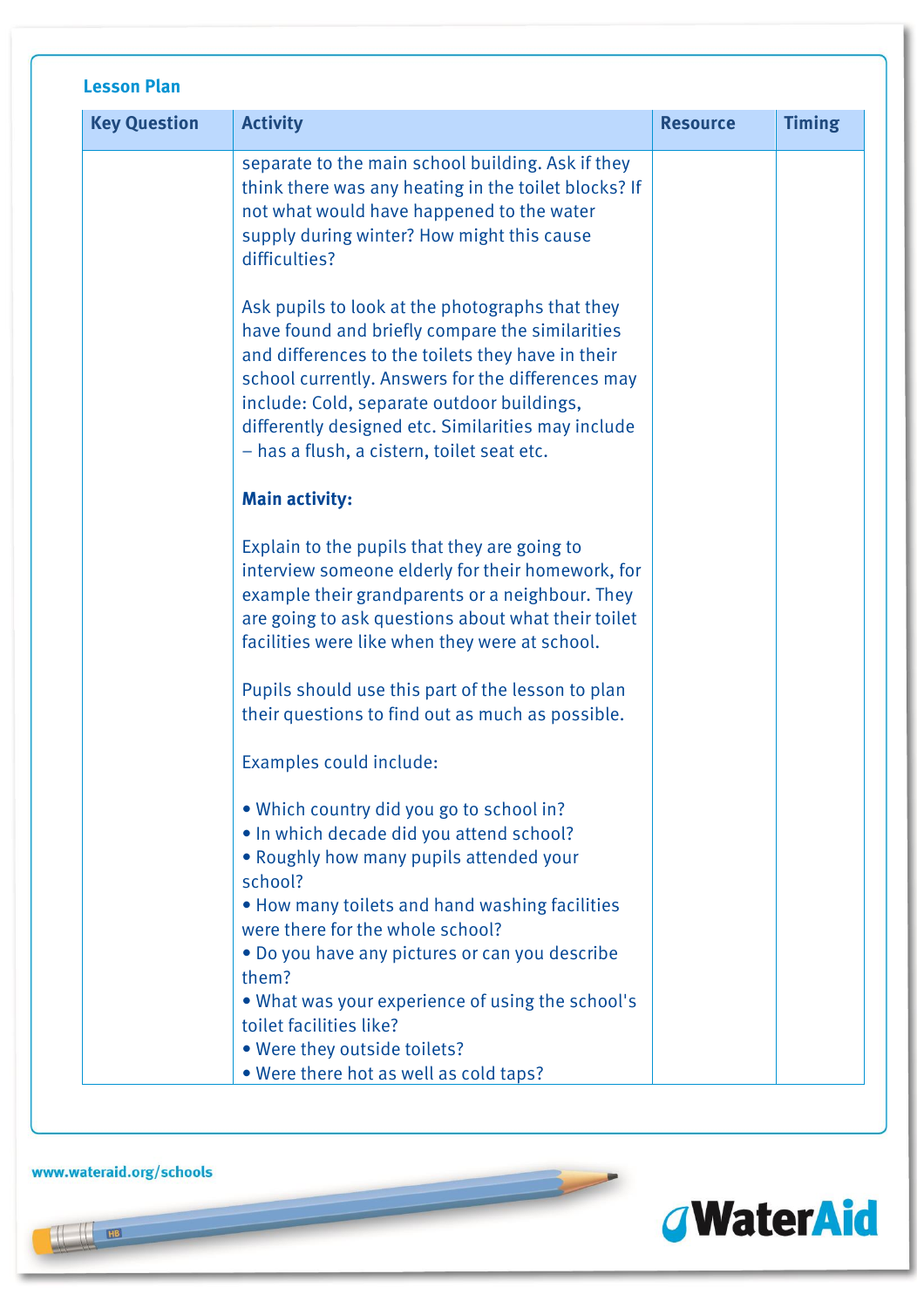| <b>Key Question</b> | <b>Activity</b>                                                                                                                                                                                                                                                                                                                                                                                                 | <b>Resource</b> | <b>Timing</b> |
|---------------------|-----------------------------------------------------------------------------------------------------------------------------------------------------------------------------------------------------------------------------------------------------------------------------------------------------------------------------------------------------------------------------------------------------------------|-----------------|---------------|
|                     | . Were there toilets for separate genders and did<br>the staff use the same toilets as the children?<br>. Were there separate toilets for parents and<br>visitors to the school?<br>. Do you think not having decent toilets and hand<br>washing facilities would have affected your<br>education in any way and if so, how?<br>. Who would fix the toilets if they broke down?<br>• Did they break down often? |                 |               |
|                     | Get the pupils to also think about the types of<br>questions they would ask if their interviewee<br>didn't have toilet and handwashing facilities in<br>their school.                                                                                                                                                                                                                                           |                 |               |
|                     | <b>Plenary:</b><br>Ask pupils to share their questions in small<br>groups or with the rest of the class. Can they<br>think of any other interesting questions that<br>could be added?                                                                                                                                                                                                                           |                 |               |
|                     | <b>Post interviews:</b><br>Discuss answers. Did anyone interview someone<br>who went to school in another country? Did<br>anyone interview someone who didn't have any<br>toilet facilities at their school? If yes, where did<br>they go to the toilet?                                                                                                                                                        |                 |               |
|                     | From the answers they received, compare and<br>contrast how school toilet facilities have changed<br>over the years.                                                                                                                                                                                                                                                                                            |                 |               |
|                     | Using their research and comparisons, ask the<br>pupils to summarise how school toilets and<br>handwashing facilities have been modernised.<br>What expectations do we have today of our toilet<br>and handwashing facilities in school? Ask pupils<br>if they think this should be standard for all                                                                                                            |                 |               |

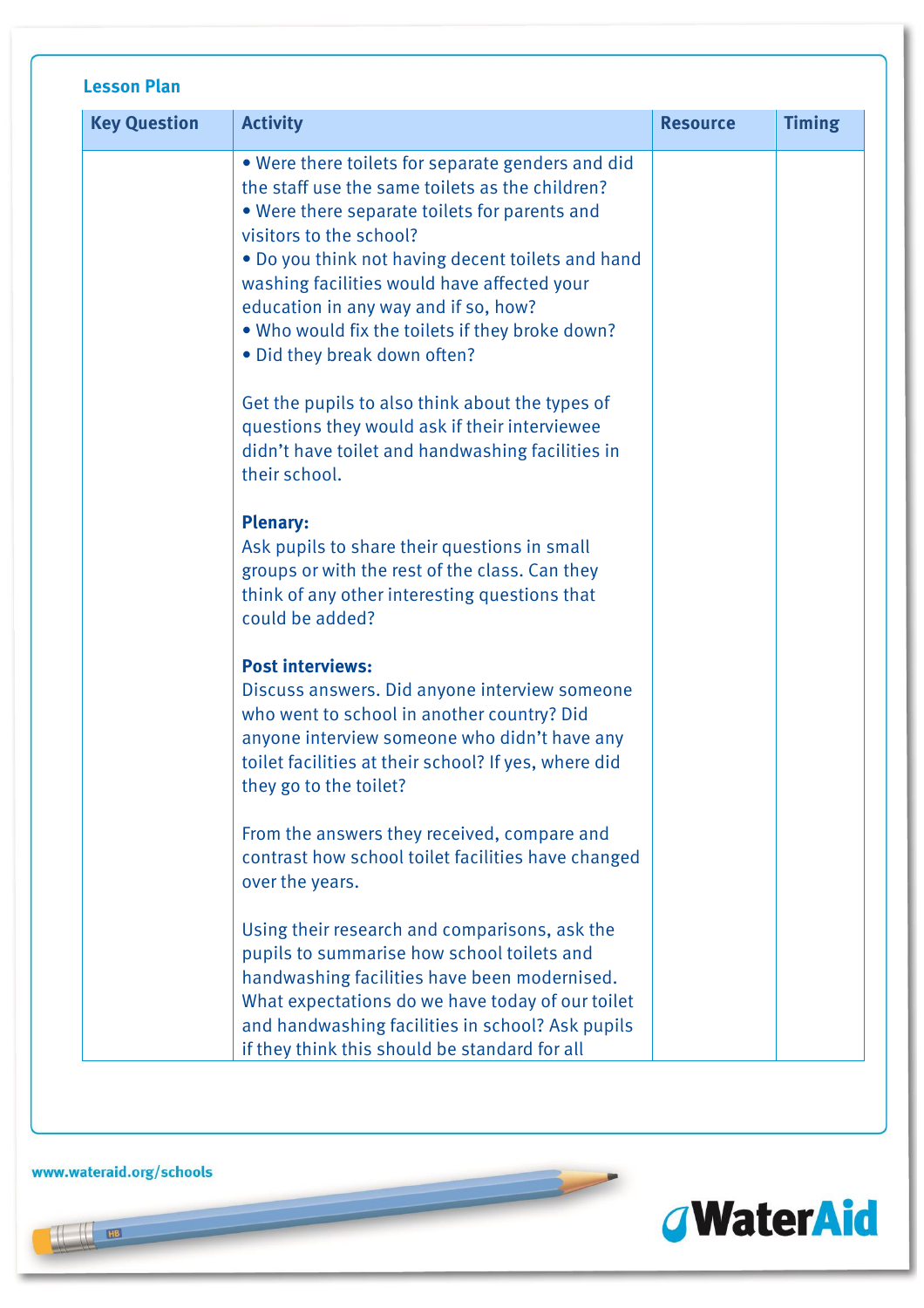| <b>Key Question</b>                                                                               | <b>Activity</b>                                                                                                                                                                                                                                                                                                                                                                                                                                                                                                                                                                                                                                                                                                                                                                                                                                                                                                                                                                                                                                                                                                                                                                                                                                                                                  | <b>Resource</b>                                                                                                                                      | <b>Timing</b> |
|---------------------------------------------------------------------------------------------------|--------------------------------------------------------------------------------------------------------------------------------------------------------------------------------------------------------------------------------------------------------------------------------------------------------------------------------------------------------------------------------------------------------------------------------------------------------------------------------------------------------------------------------------------------------------------------------------------------------------------------------------------------------------------------------------------------------------------------------------------------------------------------------------------------------------------------------------------------------------------------------------------------------------------------------------------------------------------------------------------------------------------------------------------------------------------------------------------------------------------------------------------------------------------------------------------------------------------------------------------------------------------------------------------------|------------------------------------------------------------------------------------------------------------------------------------------------------|---------------|
|                                                                                                   | schools (primary and secondary) around the<br>world? Why?                                                                                                                                                                                                                                                                                                                                                                                                                                                                                                                                                                                                                                                                                                                                                                                                                                                                                                                                                                                                                                                                                                                                                                                                                                        |                                                                                                                                                      |               |
| Do all schools<br>around the<br>world have<br>decent toilets<br>and clean fresh<br>running water? | <b>Introduction:</b><br>Ask the pupils to imagine what school life would<br>be like if there were no toilets or taps? Where<br>would they go to the toilet? Where/how would<br>they wash their hands? Would they want to come<br>to school? (Show of hands)<br>Briefly discuss how this might affect their<br>education. How would the pupils feel if they had<br>to share toilets with the opposite gender? Or if<br>their toilets had no doors or locks for privacy?<br>Ask pupils if they have heard of a charity called<br>WaterAid. Explain that WaterAid work with some<br>of the poorest communities around the world to<br>provide clean running water, decent toilets and<br>promote good hygiene practices, such as<br>handwashing. This work includes ensuring that<br>schools also have access to clean water and<br>decent toilets.<br>Tell pupils that they are going to examine some<br>case studies about some of the poorest<br>communities around the world. The case studies<br>come from different countries; Liberia, Ethiopia,<br>Nepal and Uganda. Together, locate where these<br>countries are on the interactive WaterAid world<br>map.<br>Prepare large sheets of paper, each with a<br>different study stuck in the middle. Arrange the<br>pupils into small groups. | Maps/<br>Globes<br>WaterAid<br>interactive<br>map<br>http://www.<br>wateraid.org<br>/uk/where-<br>we-work<br>Case studies<br>1, 2, 3, 4,<br>and $5.$ | 1 Hour        |

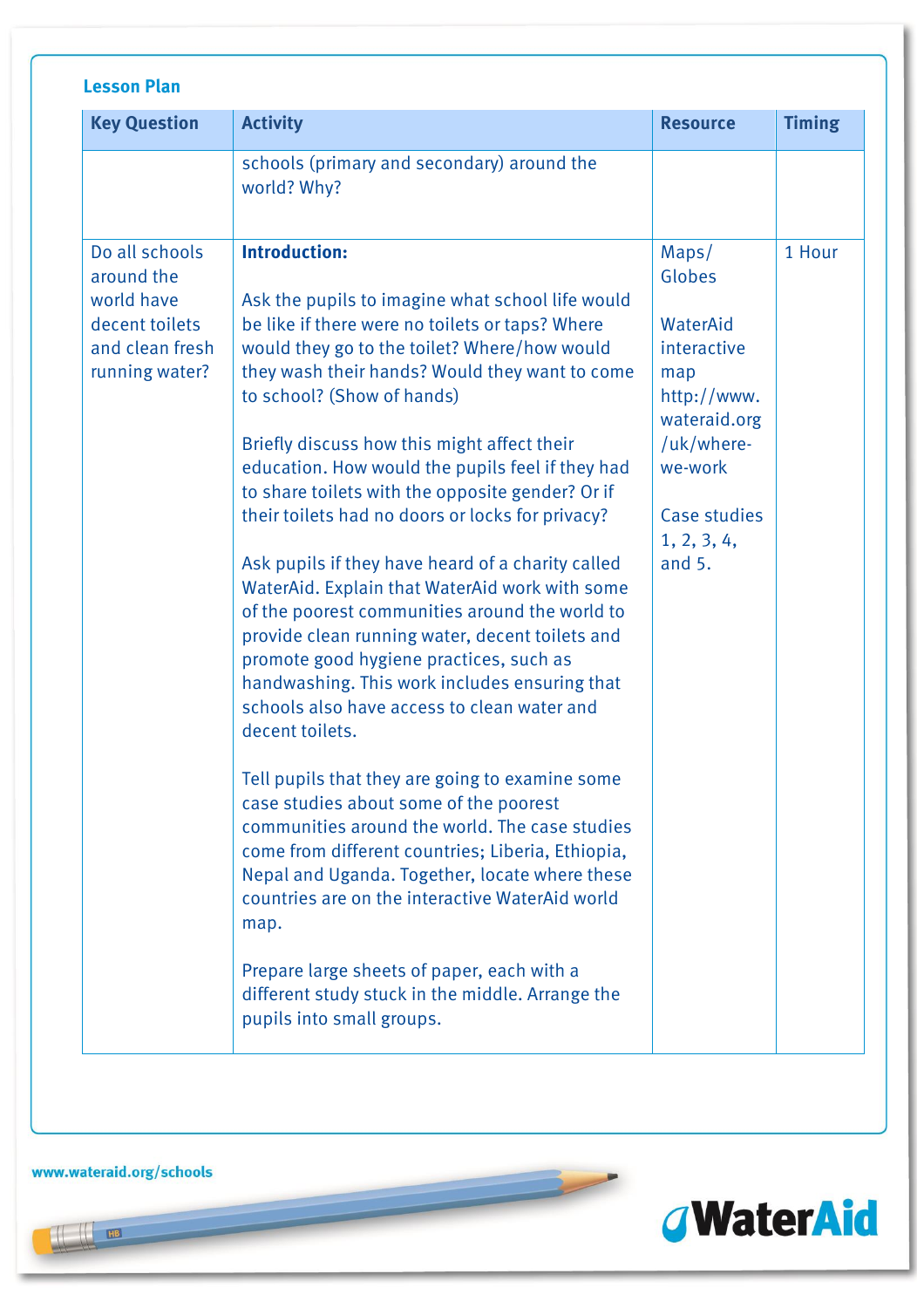| <b>Key Question</b> | <b>Activity</b>                                                                                                                                                                                                                                                                                                                                                                                                                                          | <b>Resource</b> | <b>Timing</b> |
|---------------------|----------------------------------------------------------------------------------------------------------------------------------------------------------------------------------------------------------------------------------------------------------------------------------------------------------------------------------------------------------------------------------------------------------------------------------------------------------|-----------------|---------------|
|                     | Provide each group with a case study. After<br>reading the case study as a group, pupils should<br>discuss what the issues are and record their<br>thoughts. They should consider the questions<br>below for each one and write their answers on the<br>large sheet of paper around the case study. They<br>could create short headings such as: problems,<br>effects and solutions. Pupils can add any relevant<br>information to their sheet of paper. |                 |               |
|                     | Case study 1:                                                                                                                                                                                                                                                                                                                                                                                                                                            |                 |               |
|                     | Boakai lives in a country called Liberia. Describe<br>what is in the picture. Why do you think the<br>children and staff have to use these toilets? How<br>do you think the children and staff at the local<br>school feel having to walk to the toilets (a few<br>times a day)? What effect would this have on the<br>children's education? What is the solution? What<br>kind of hygiene education would need to take<br>place?                        |                 |               |
|                     | <b>Case study 2:</b>                                                                                                                                                                                                                                                                                                                                                                                                                                     |                 |               |
|                     | Think of words to describe the condition of the<br>toilets pictured. How would you feel if your school<br>toilets were in the same condition and you didn't<br>have taps to wash your hands? Would you miss<br>school or would you continue to attend school<br>and either use the toilets or try to find somewhere<br>private to go out in the open? What effect would<br>missing school have on your education?                                        |                 |               |
|                     | <b>Case study 3:</b>                                                                                                                                                                                                                                                                                                                                                                                                                                     |                 |               |
|                     | What are the issues at Sushma's school? What<br>effect does this have on girls when they are<br>menstruating? How do the girls feel when they                                                                                                                                                                                                                                                                                                            |                 |               |

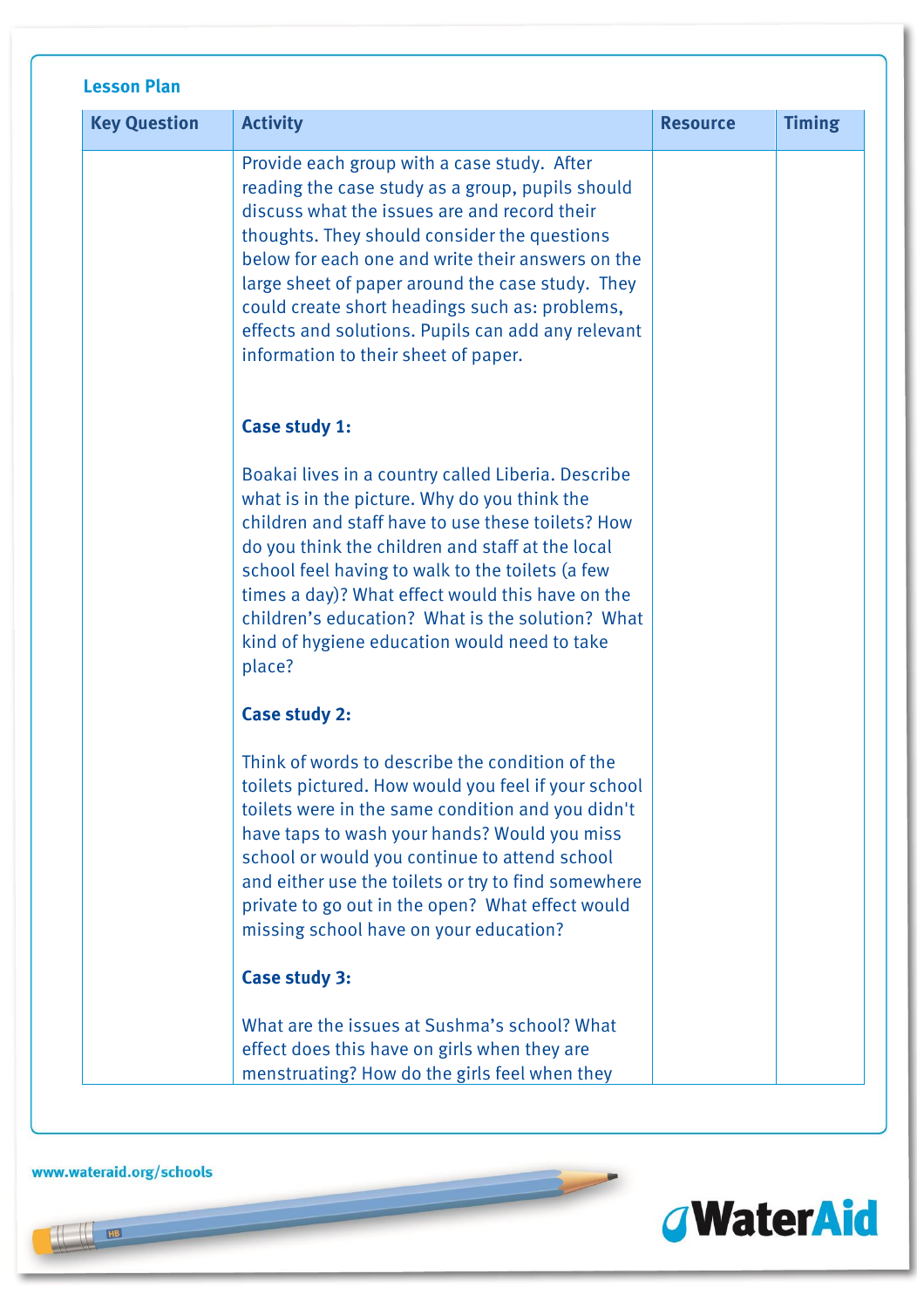| <b>Key Question</b> | <b>Activity</b>                                                                                                                                                                                                                                                                                                                                                                                                                                                                                                                                                                                            | <b>Resource</b> | <b>Timing</b> |
|---------------------|------------------------------------------------------------------------------------------------------------------------------------------------------------------------------------------------------------------------------------------------------------------------------------------------------------------------------------------------------------------------------------------------------------------------------------------------------------------------------------------------------------------------------------------------------------------------------------------------------------|-----------------|---------------|
|                     | attend school during their mensuration? List<br>some possible solutions. What does WASH<br>mean?                                                                                                                                                                                                                                                                                                                                                                                                                                                                                                           |                 |               |
|                     | Case study 4:                                                                                                                                                                                                                                                                                                                                                                                                                                                                                                                                                                                              |                 |               |
|                     | What is Mulumba's role at the school apart from<br>teaching? Describe life at Mulumba's school<br>for the teachers and pupils before they had water,<br>sanitation and hygiene? Describe how this made<br>pupils and staff feel at Mulumba's school.<br>What was the issue with the amount of toilets<br>available compared to the amount of children<br>attending the school? How has WaterAid<br>supported the school? How has school life<br>become easier? Describe how the pupils and staff<br>felt afterwards when the water, toilets and<br>hygiene improved. How did daily school life<br>improve? |                 |               |
|                     | <b>Case study 5:</b>                                                                                                                                                                                                                                                                                                                                                                                                                                                                                                                                                                                       |                 |               |
|                     | What was school life like before the toilets and<br>the borehole was constructed at Dombo's school?<br>What effect did having no toilets and clean water<br>have on the pupils at the school? What do you<br>think hygiene levels were like? Discuss how you<br>think this made the children feel and what effect<br>it had on their education and overall wellbeing.                                                                                                                                                                                                                                      |                 |               |
|                     | When a borehole supplying clean, running water<br>and toilets were constructed at the school, why<br>do you think it was necessary to start a health<br>club? What did Dombo learn at the health club?<br>As a team leader at the school's health club, what<br>did Dombo teach others to do? What difference<br>did having clean water and toilets at the school<br>have on daily school life?                                                                                                                                                                                                            |                 |               |

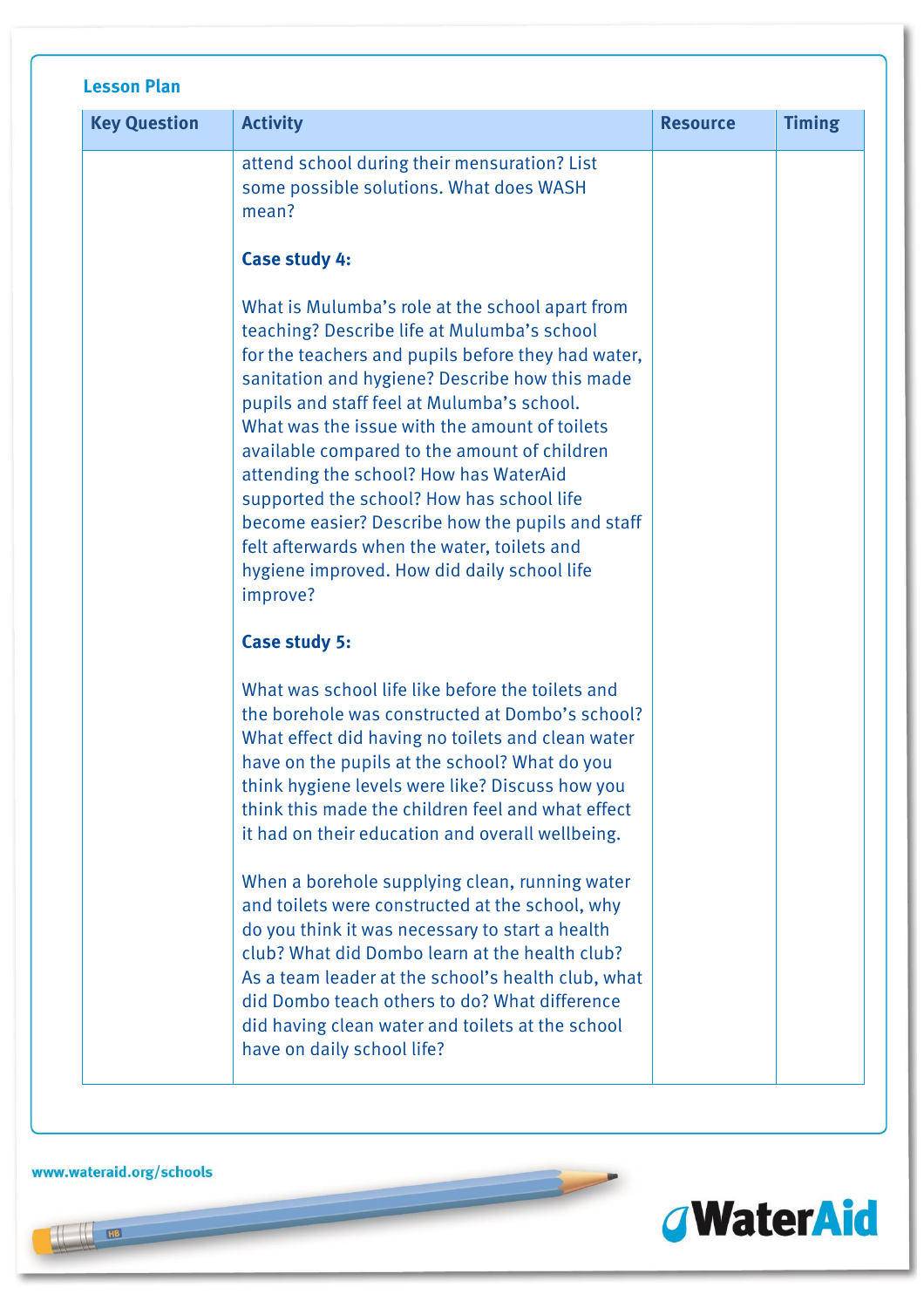| <b>Key Question</b>                 | <b>Activity</b>                                                                                                                                                                                                                                                                                                                                                                                                                                     | <b>Resource</b>                                                                                                                              | <b>Timing</b>     |
|-------------------------------------|-----------------------------------------------------------------------------------------------------------------------------------------------------------------------------------------------------------------------------------------------------------------------------------------------------------------------------------------------------------------------------------------------------------------------------------------------------|----------------------------------------------------------------------------------------------------------------------------------------------|-------------------|
|                                     | <b>Plenary:</b>                                                                                                                                                                                                                                                                                                                                                                                                                                     |                                                                                                                                              |                   |
|                                     | Groups should be given enough time to talk to<br>the rest of the class about their case study. They<br>should focus on what the problems are, how it<br>affected the pupils and staff and what solutions<br>were put in place. As a class, discuss how being<br>in a similar situation would make them feel.                                                                                                                                        |                                                                                                                                              |                   |
|                                     | Ask pupils why they think it is necessary to have<br>health groups that promote and teach about<br>hygiene.                                                                                                                                                                                                                                                                                                                                         |                                                                                                                                              |                   |
|                                     | Explain that if a person has never had access to<br>clean, running water, there are some things that<br>they may need to be made aware of. For example<br>how not to waste water, how to wash their hands<br>thoroughly and at certain times of the day.<br>Remind pupils that in order to maintain a healthy<br>lifestyle, amongst other things, having access to<br>clean water, decent toilets and practising good<br>hygiene are all essential. |                                                                                                                                              |                   |
| How can we<br>make a<br>difference? | <b>Introduction:</b><br>Explain that the issue of not having toilets or taps<br>for handwashing is a huge problem for millions of<br>school children living in poor communities<br>around the world. They are missing out on a<br>decent education because of this and we need to<br>help make a positive change. Every child<br>everywhere, has the right to a decent education.                                                                   | <b>UN</b><br>Sustainable<br>Developmen<br>t Goals<br>http://www.<br>un.org/susta<br>inabledevelo<br>pment/blog/<br>category/vid<br>eo-water- | 1 hour<br>30 mins |
|                                     | As a class look at the UN Sustainable<br>Development Goals. Explain to the pupils that<br>the United Nations worked together to agree on a<br>set of goals to help get people out of poverty and<br>stay out of poverty. These are called the<br>Sustainable Development Goals (SDGs). In total,                                                                                                                                                    | and-<br>sanitation/<br>ipads                                                                                                                 |                   |

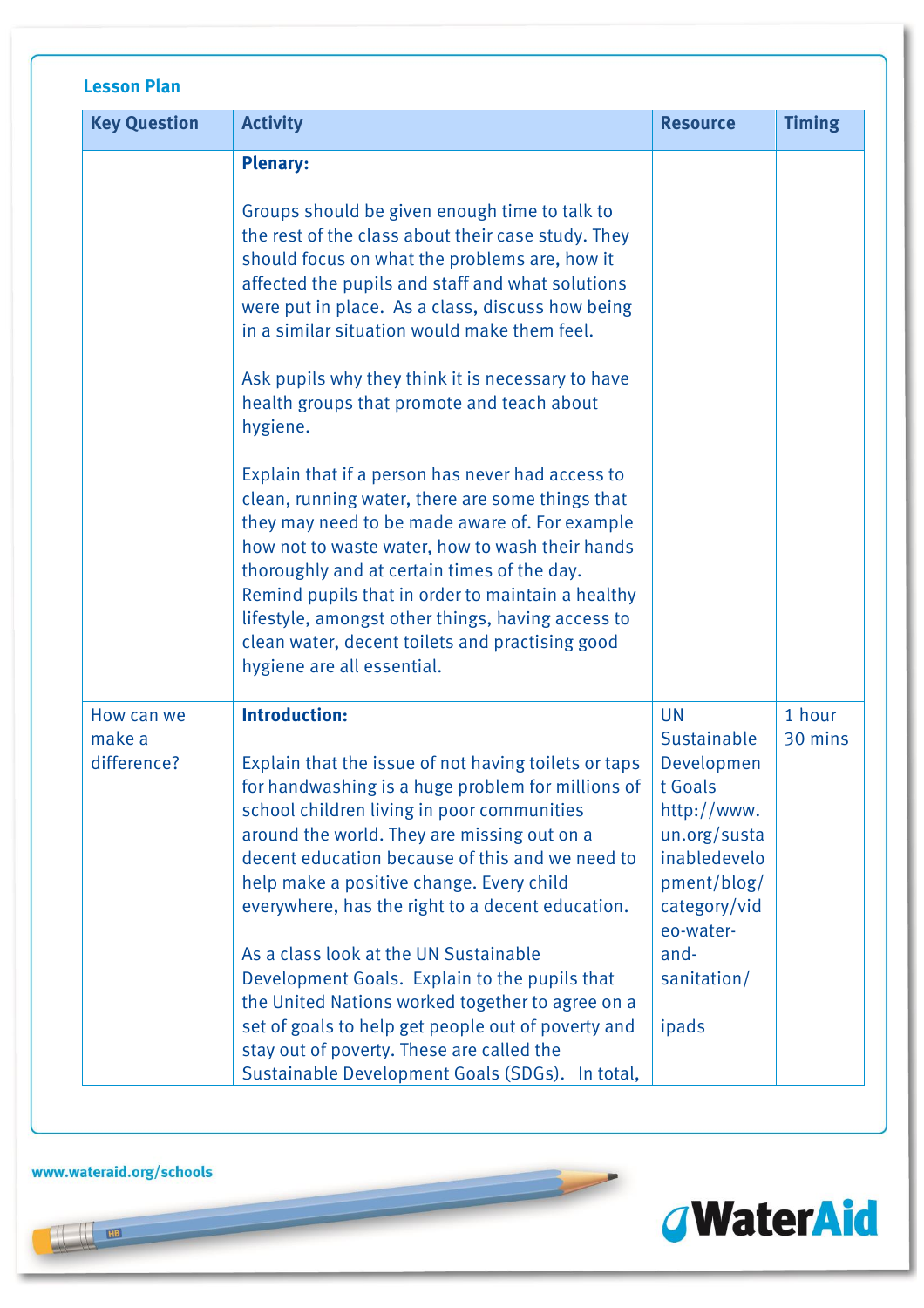| <b>Key Question</b> | <b>Activity</b>                                                                                                                                                                                                                                                                                                                                                                                                                                                                                                  | <b>Resource</b> | <b>Timing</b> |
|---------------------|------------------------------------------------------------------------------------------------------------------------------------------------------------------------------------------------------------------------------------------------------------------------------------------------------------------------------------------------------------------------------------------------------------------------------------------------------------------------------------------------------------------|-----------------|---------------|
|                     | there are 17 goals and goal 6 is to get 'Clean<br>water and sanitation' to everyone around the<br>world by 2030.                                                                                                                                                                                                                                                                                                                                                                                                 |                 |               |
|                     | Watch the UN film about the SDGs.<br>http://www.un.org/sustainabledevelopment/blo<br>g/category/video-water-and-sanitation/                                                                                                                                                                                                                                                                                                                                                                                      |                 |               |
|                     | Ask the pupils what they think of the goals. Which<br>do they think are the most important? Is there<br>anything they would add or remove and why? Do<br>they agree that water and sanitation should be<br>one of the goals and what are their reasons?                                                                                                                                                                                                                                                          |                 |               |
|                     | Explain to the pupils that they are going to be<br>working on an awareness raising campaign.<br>Brainstorm different ways that they can raise<br>awareness about the lack of decent sanitation<br>and clean water in many schools around the<br>world. Ask them how a wide audience can be<br>reached and discuss the effectiveness of social<br>media in relation to getting messages out to a<br>wide audience. They should think about where<br>they get their information from and how effective<br>this is. |                 |               |
|                     | <b>Main activity:</b>                                                                                                                                                                                                                                                                                                                                                                                                                                                                                            |                 |               |
|                     | Tell the pupils that they are going to make a video<br>to make others aware of the lack of decent<br>sanitation and handwashing facilities in many<br>schools around the world. They need to highlight<br>the detrimental effect this is having on the<br>children's well-being, education and future.                                                                                                                                                                                                           |                 |               |
|                     | Start by asking the pupils to tell you what they<br>think makes a good video. Use the following list<br>to help if needed:                                                                                                                                                                                                                                                                                                                                                                                       |                 |               |

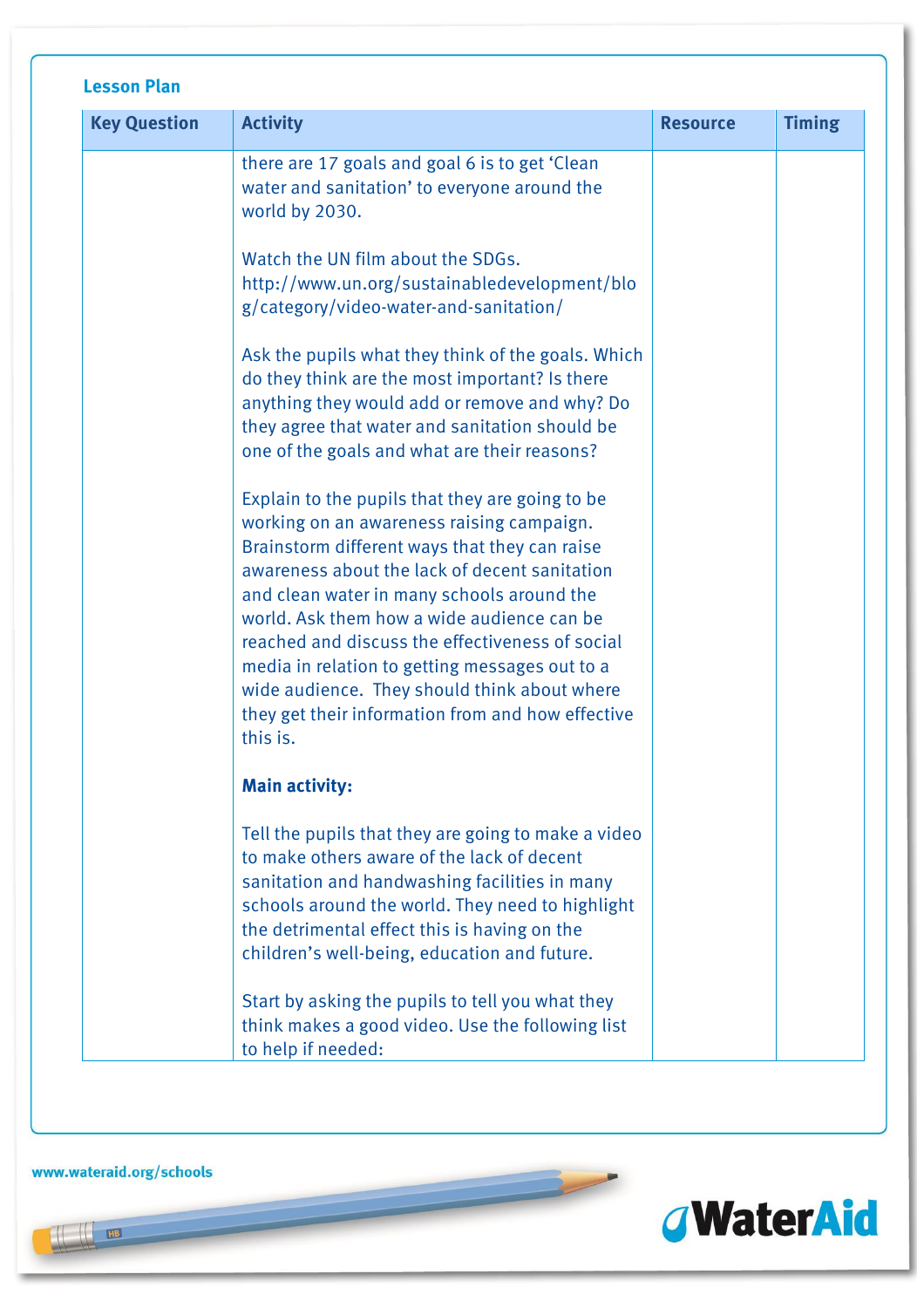| <b>Lesson Plan</b>                              |                                                                                                                                                                                                                                                                                                                                                                                                                                                                                                                                                                                                                                                                                                                                                                                                                                                                                                                                                                                                                                                                                                 |                   |               |
|-------------------------------------------------|-------------------------------------------------------------------------------------------------------------------------------------------------------------------------------------------------------------------------------------------------------------------------------------------------------------------------------------------------------------------------------------------------------------------------------------------------------------------------------------------------------------------------------------------------------------------------------------------------------------------------------------------------------------------------------------------------------------------------------------------------------------------------------------------------------------------------------------------------------------------------------------------------------------------------------------------------------------------------------------------------------------------------------------------------------------------------------------------------|-------------------|---------------|
| <b>Key Question</b>                             | <b>Activity</b>                                                                                                                                                                                                                                                                                                                                                                                                                                                                                                                                                                                                                                                                                                                                                                                                                                                                                                                                                                                                                                                                                 | <b>Resource</b>   | <b>Timing</b> |
|                                                 | - Gather relevant and useful up to date<br>information.<br>- Run through what you are going to say and show<br>in the correct order.<br>- Use clear, simple language and get straight to<br>the point.<br>- Speak clearly.<br>- Use good body language.<br>- Use good angles, making sure the camera is<br>aimed at whoever is talking and focuses on any<br>props/bits of information clearly.<br>- Good lighting<br>- Make it more interesting by adding effects or<br>filters if possible.<br>Pupils should remember the messages they are<br>trying to get across and should plan the most<br>effective way possible of achieving this. They<br>should include Information from the work they<br>have done in previous sessions to illustrate the<br>damaging effect having no clean water and toilets<br>in schools is having on pupils and staff.<br>The videos should be planned on a storyboard<br>and then filmed If possible.<br><b>Plenary:</b><br>Pupils should share their storyboards or videos<br>with the rest of the class to gather feedback<br>about how effective they are. |                   |               |
| How can we<br>make a<br>difference<br>continued | Explain to the pupils that WaterAid and their<br>supporters really want to ensure that all school<br>aged children around the world have access to<br>decent toilets and handwashing facilities. Can<br>they think of ways that WaterAid can achieve<br>this? Briefly discuss some suggestions.                                                                                                                                                                                                                                                                                                                                                                                                                                                                                                                                                                                                                                                                                                                                                                                                 | Paper and<br>pens | 1 hour        |

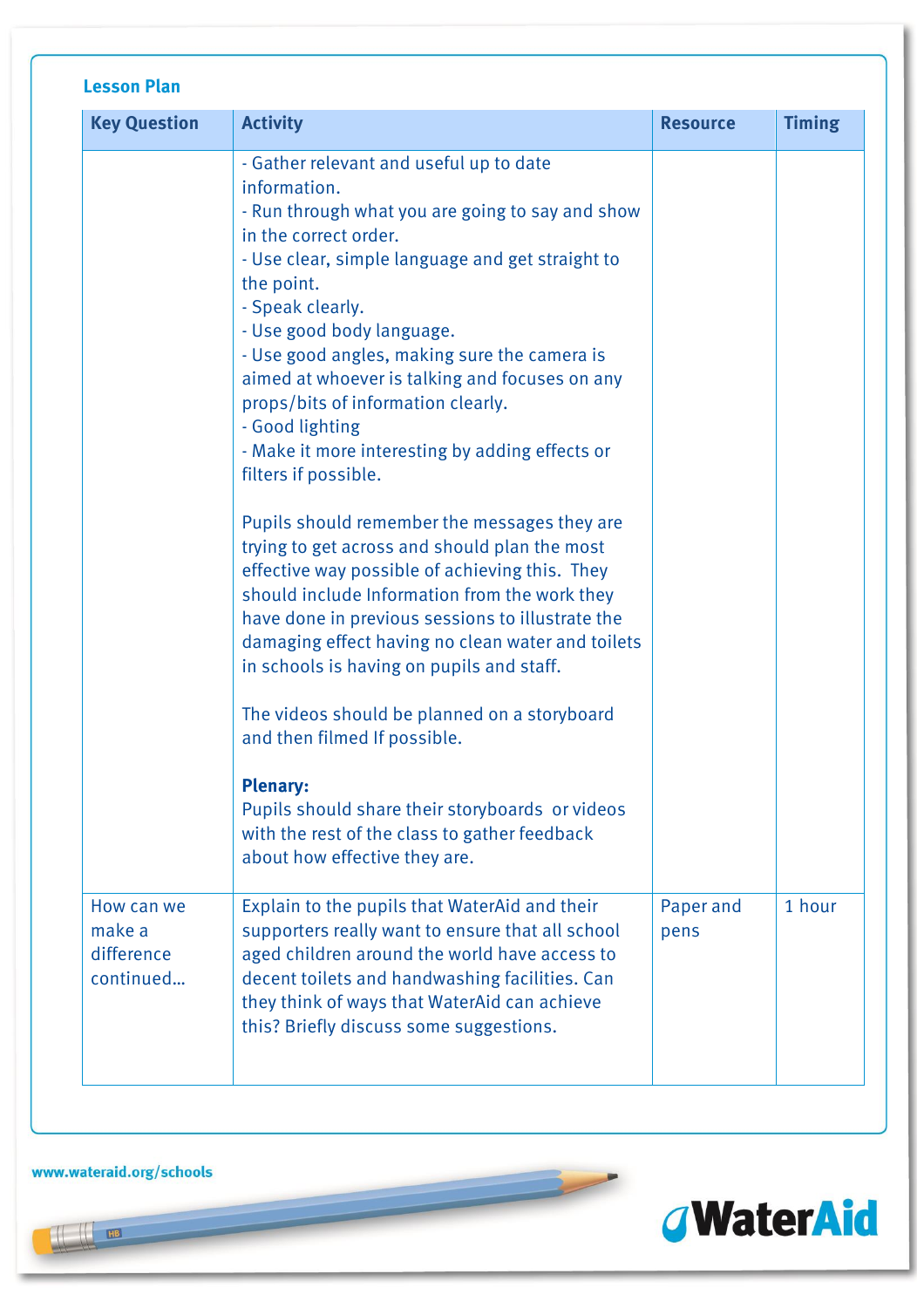| <b>Key Question</b> | <b>Activity</b>                                                                                                                                                                                                                                                                                                                                                                                                                                                                     | <b>Resource</b> | <b>Timing</b> |
|---------------------|-------------------------------------------------------------------------------------------------------------------------------------------------------------------------------------------------------------------------------------------------------------------------------------------------------------------------------------------------------------------------------------------------------------------------------------------------------------------------------------|-----------------|---------------|
|                     | <b>What is a petition?</b>                                                                                                                                                                                                                                                                                                                                                                                                                                                          |                 |               |
|                     | Ask the pupils if they have ever heard of a<br>petition? Explain that a petition is a request to<br>important people in power that can make<br>decisions or change things. The request is signed<br>by as many people as possible so that those who<br>have the power to do something about it, can see<br>that it's very important to lots of people. For<br>example, people may start a petition to try and<br>get safe crossings across a busy road that is used<br>by children. |                 |               |
|                     | Explain that WaterAid have started a petition.<br>WaterAid want our government (our country's<br>leaders) to make sure that there are decent toilets<br>and handwashing facilities in every school<br>around the world. WaterAid are asking us all to<br>sign their petition asking the government to take<br>action. It will make a huge difference to millions<br>of children around the world and allow them to<br>receive a better education and improve their<br>lives.        |                 |               |
|                     | Ask the pupils what they think of this idea? Would<br>they like to sign the petition?                                                                                                                                                                                                                                                                                                                                                                                               |                 |               |
|                     | Follow on activity:                                                                                                                                                                                                                                                                                                                                                                                                                                                                 |                 |               |
|                     | Ask pupils to compile a letter to your local MP<br>asking for them to commit to putting decent<br>toilets and handwashing facilities in every<br>school, everywhere. Recap and recall what has<br>been learnt and include this in the letter.                                                                                                                                                                                                                                       |                 |               |
|                     | You could also use social media to reflect what<br>the pupils have been doing and encourage others<br>to do the same.                                                                                                                                                                                                                                                                                                                                                               |                 |               |

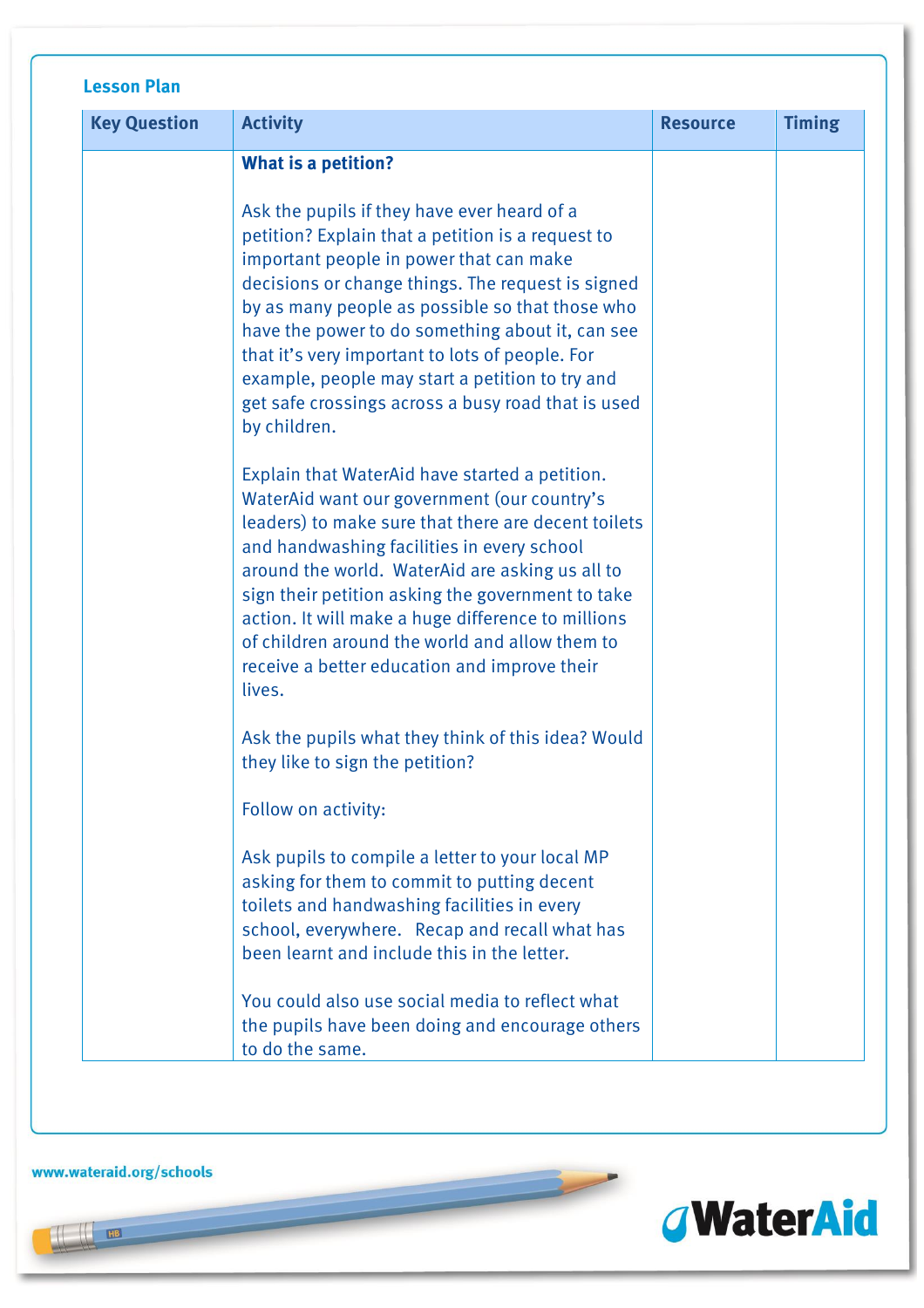**Resource 1**

www.wateraid.org/schools



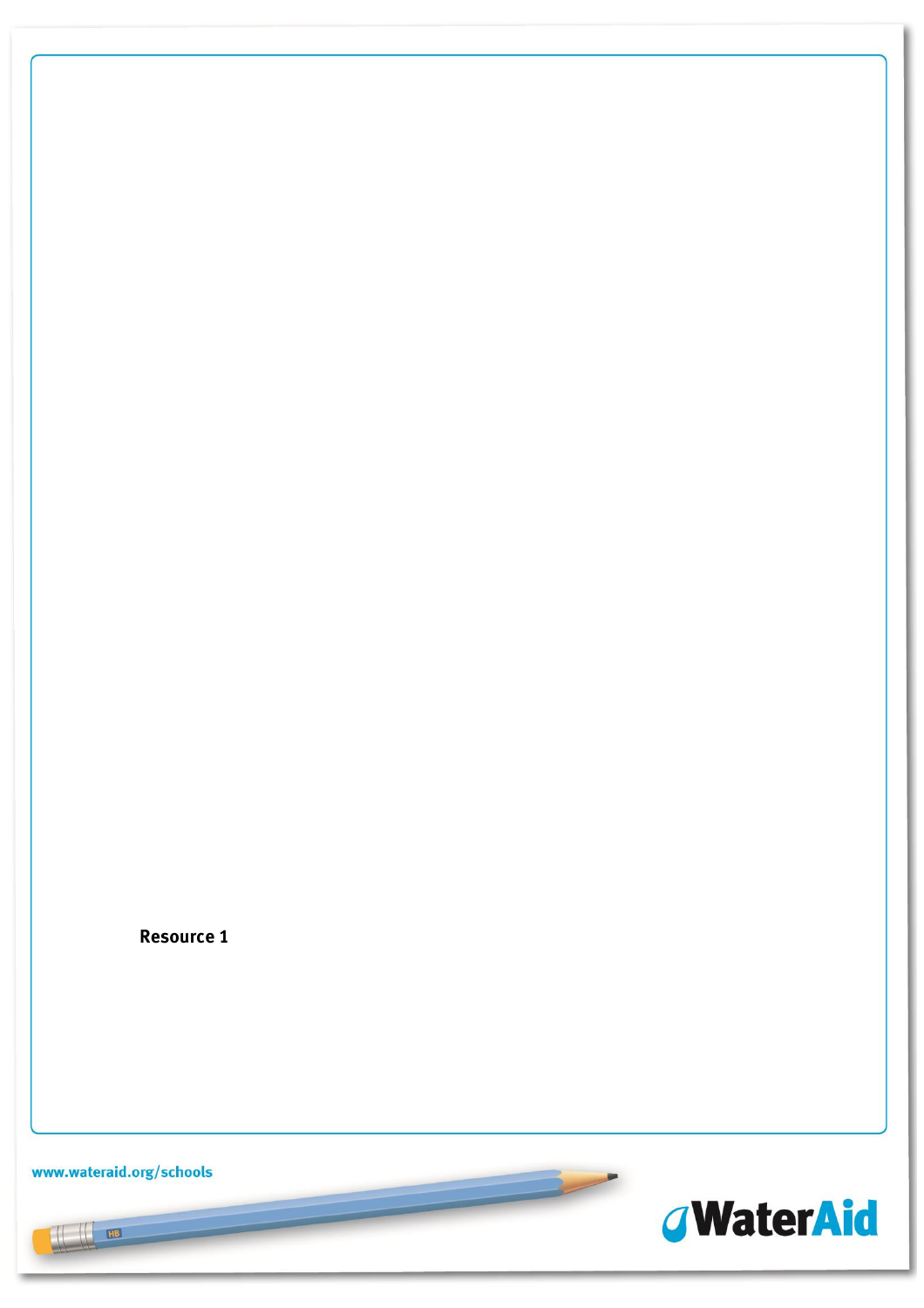

A school toilet in the 1950's (Google images).

**Case study 1**

www.wateraid.org/schools



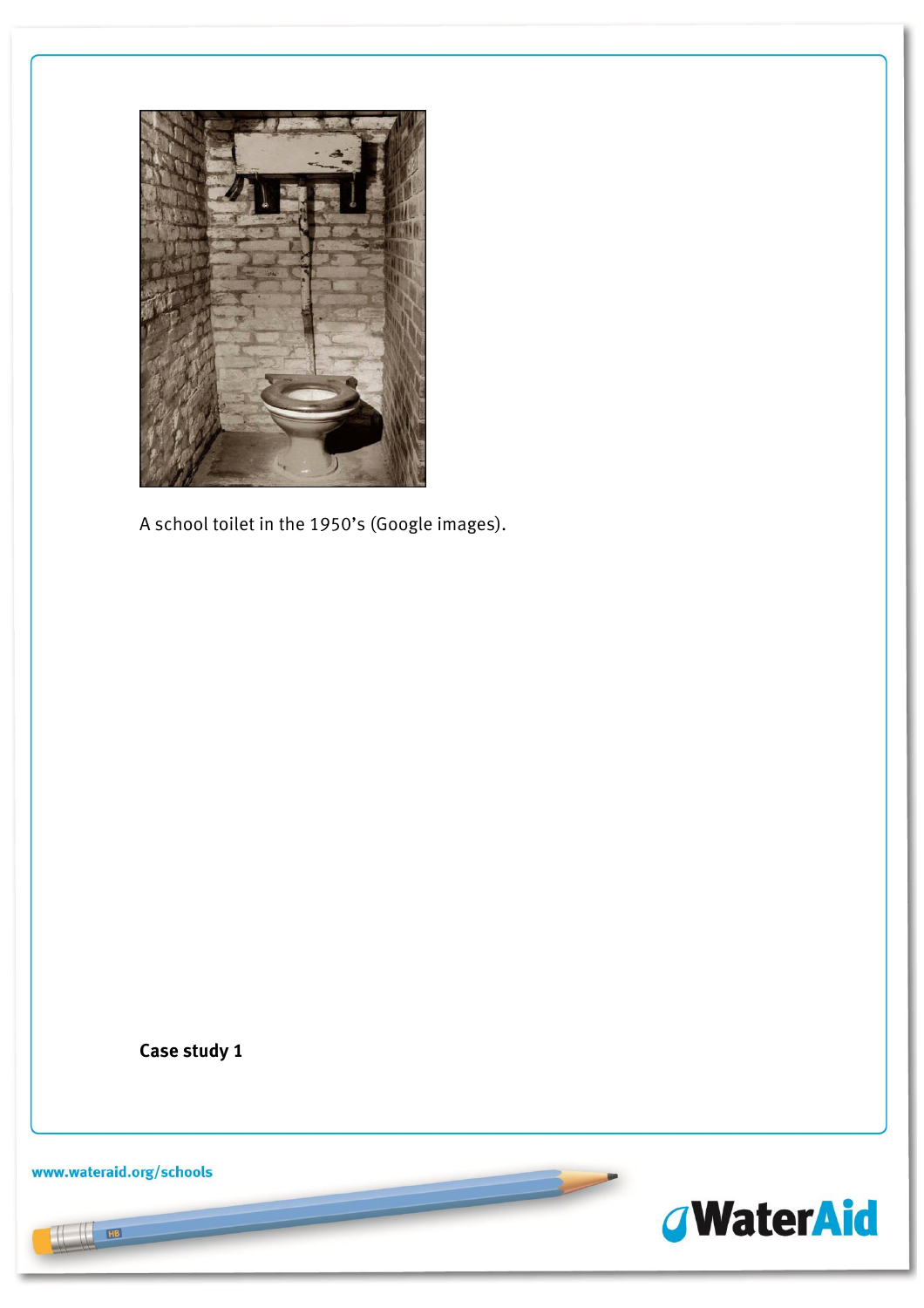

Credit: WaterAid/ Ahmed Jallanzo

My name is Boakai and I am a fisherman. I live with my family in Monrovia, Liberia. The zinc and wooden structure (located in a fishing community) in front of me is a private latrine with a bath and it is built over the water so that waste can get washed away. Cold and hot water is provided and residents have to pay to use the facilities. The latrine is used by my family and other residents. The local primary school does not have latrine facilities so children attending the school (aged between 3 and 15) also use the latrine. Our town is home to approximately 75,000 people and the land it is built on is waterlogged. About 95% of the houses here do not have access to latrine facilities. Our town has a major unemployment problem. The area lacks proper sanitation and public toilets. The only public toilets in the area are pay to use toilets, which the residents cannot afford. For this reason, people have to defecate out in the open. The beach is often used as a toilet which creates health hazards because the water is used for drinking and fishing.

**Case study 2**

www.wateraid.org/schools

HB

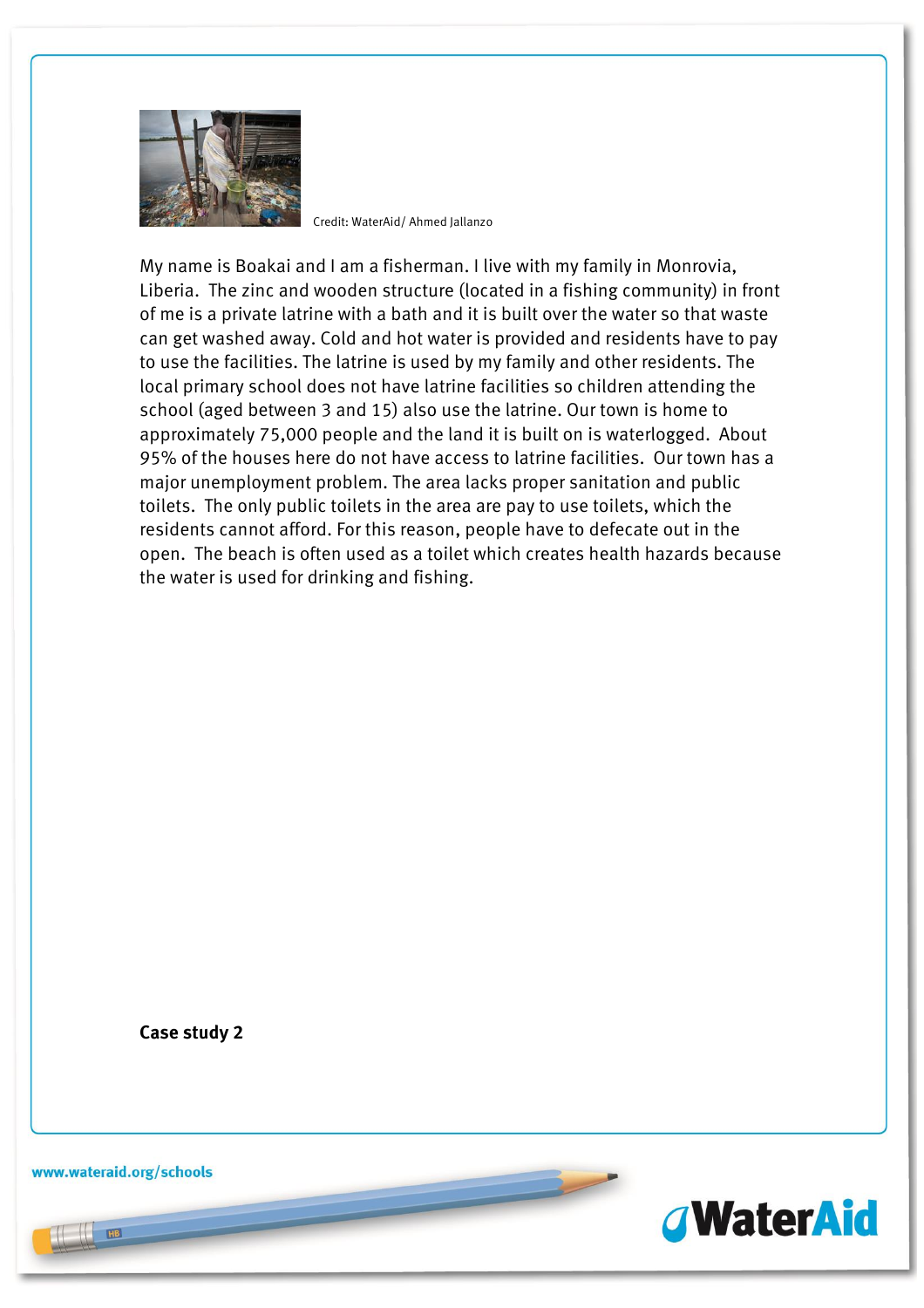

Credit: WaterAid/ Behailu Shiferaw

This is a picture of the toilet facilities in a school in Ethiopia.

The issue of not having access to decent toilets and clean running water is unbearable. The children would rather go home than use the toilets there. During morning and lunch breaks, the students have to stand in long queues and when the bell rings, all the students who are still queueing and waiting to use the toilet have to go back to their lessons without using the toilet. The toilets do not have doors and are not fitted with water connections, making it difficult to keep clean. They are dirty and smelly. Children toilet near the entrance because they don't want to go inside the toilet.

www.wateraid.org/schools

HB

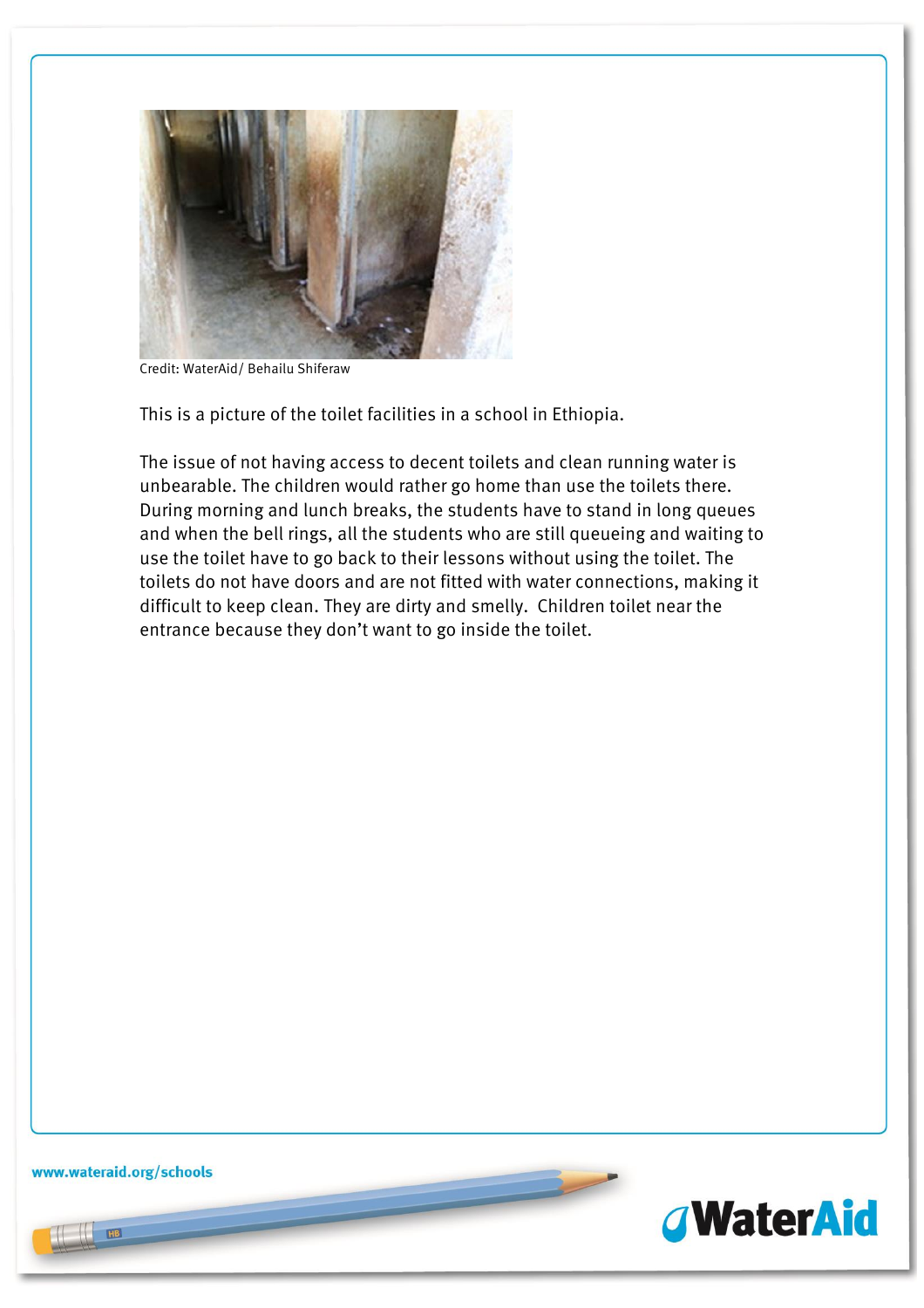#### **Case study 3**



78278 Credit: WaterAid/ Sushma Diya

"My name is Sushma. I attend a school in a country called Nepal. Our school is in urgent need of new, friendly toilets. The one we use doesn't lock properly. If someone is inside, the other person has to wait outside holding the door for her. Because of a lack of latrines in our school, we have to wait in a long line. This is very problematic for us and we are in need of more girl friendly latrines."

Girls do not have access to safe water, sanitation and hygiene (WASH) facilities. Poor WASH services and a lack of awareness, forces girls to face shame, humiliation and unhygienic conditions at school. Girls lack a safe learning environment and health education on menstruation.

Poor services for managing menstruation can also encourage girls to miss school. A study by WaterAid Nepal, found that 53% of girls miss school during their periods. Girls explained that they feel embarrassed due to a lack of privacy in school latrines, non-availability of hygienic disposal facilities for used sanitary materials, and a lack of water for hand washing. Many more girls explained that when they do attend school during their periods, they perform poorly because they are constantly worried about being teased and avoid standing up to answer questions for fear of leakage.

**Case study 4** 

www.wateraid.org/schools

 $\left| \right|$  HB

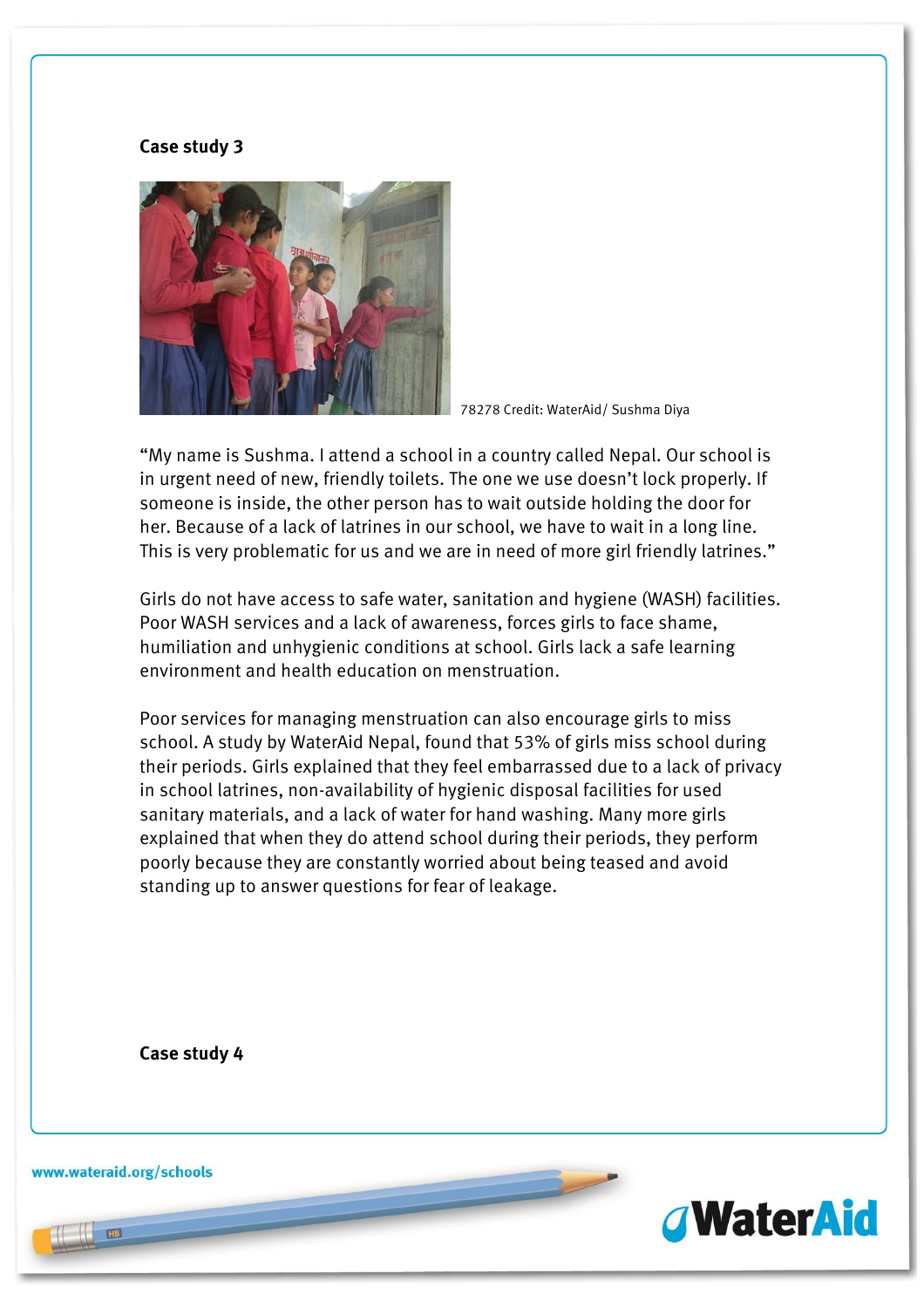

Credit: WaterAid/ Mani Karmacharya (L-R) Dilmaya, Sangita and Manorama at the hand pump station in the school.

"My name is Mulumba. I am 28 years old and I have been teaching in a primary school in Nepal for the last four years. For the last three of these I have been the Head of Sanitation in the school. Since then I have seen many changes take place in the school. Two years ago, before WaterAid started implementing a water, sanitation and hygiene project in our school, life was very hard for both the teachers and the pupils. There was a lot of absenteeism due to lack of water and sanitation facilities. The nearest borehole is three kilometres away from the school, and the natural spring well where we also used to get water is in a nearby village, about two and half kilometres away.

The pupils never enjoyed walking to these places to collect water. As a result, many would prefer staying away from school. On any given day absenteeism was about a quarter of the school population. For those who would go to collect water, they would end up missing classes because the water sources were far away.

Regarding sanitation, the school had only five latrines for both boys and girls. - The Ministry of Education recommends 40 pupils per latrine but here we have 722 girls using only five latrines.

With the support of WaterAid, we recently acquired a borehole within the school. Our pupils no longer have to walk very far so don't have to miss class because they are searching for water. The general cleanliness of our sanitation facilities and classrooms has improved because we have enough water for cleaning. We use the water from the borehole to prepare lunch and we can drink safe water from the school borehole."

**Case study 5**

www.wateraid.org/schools

HB